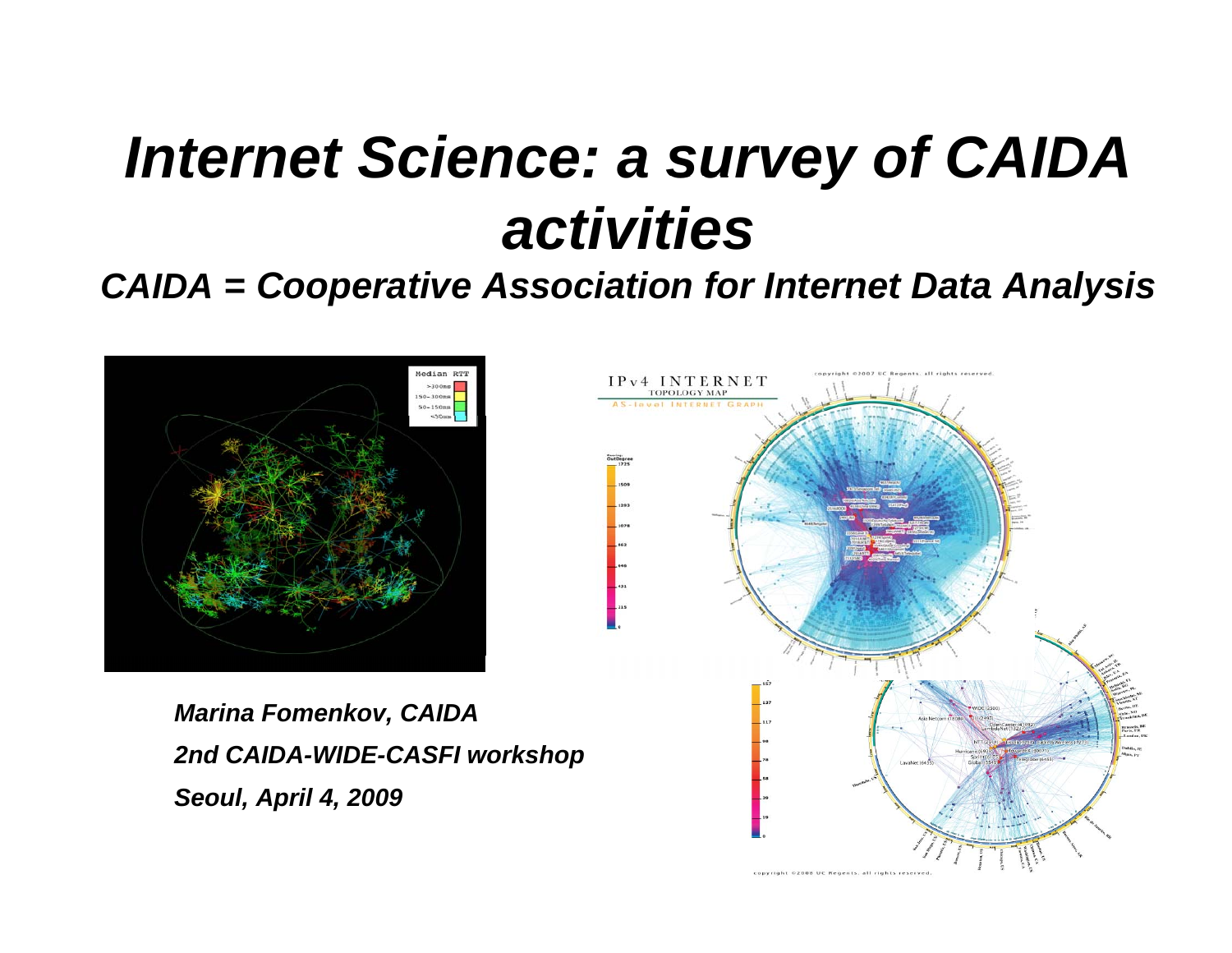## Main projects

- Archipelago measurement infrastructure
- Topology measurements
- Routing theory
- $\bullet \,$  Traffic analysis
- Policy and data sharing
- DNS
- Public outreach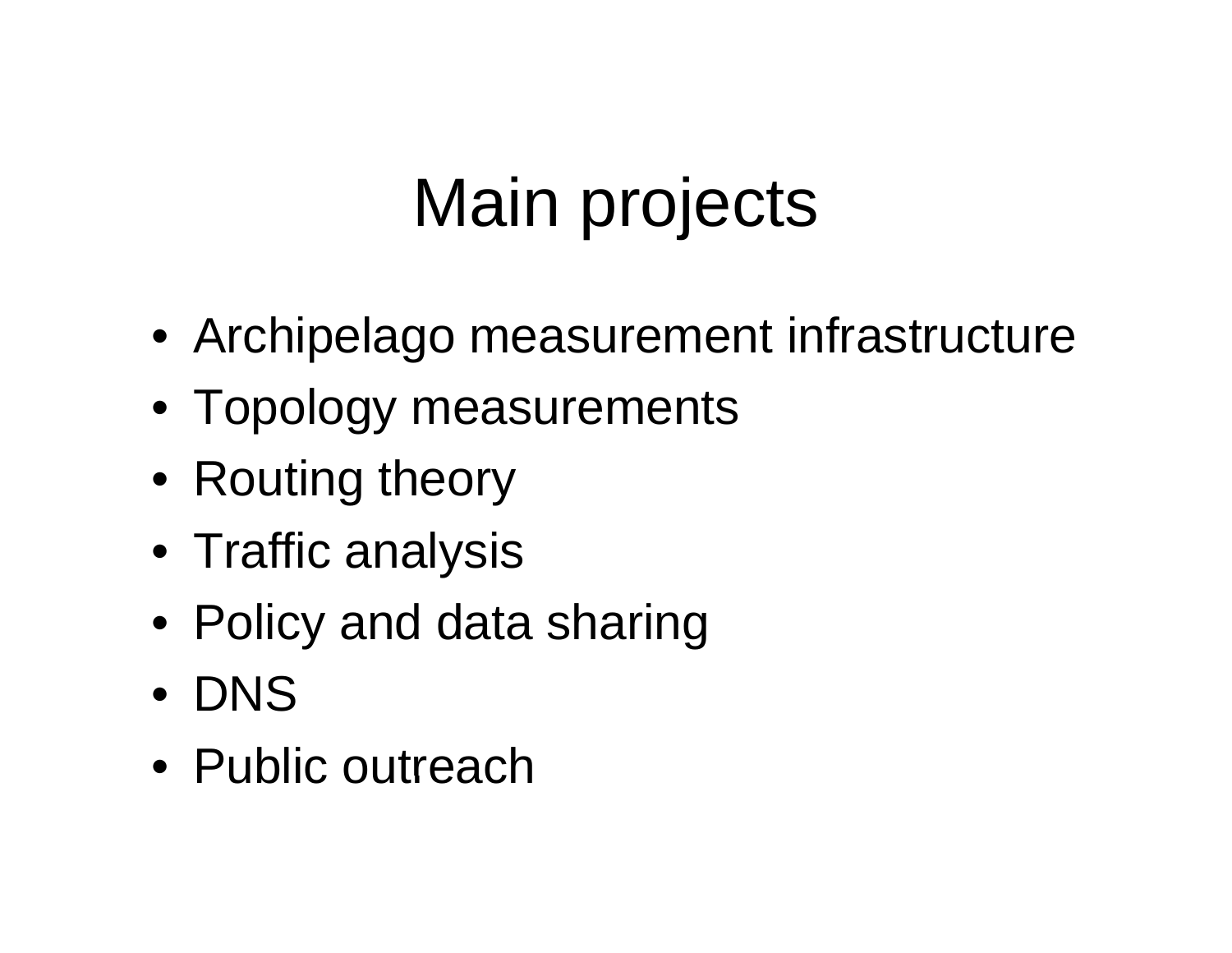# Active measurement:*archipelago* (ark)

- •replaces skitter
- •'operating system' for measurement
- •launched 12 Sept 2007
- •32 active probers
- $\bullet$ 7 are IPv6-capable
- •future plans:

Atlantic<br>Ocean Sout Pacific Indian<br>Ocean Ocean Australia

- •collaborators can run vetted measurements on securityhardened platform through simple API
- $\bullet$ general public can perform restricted measurements •support for meta-data mgt, analysis, and infoviz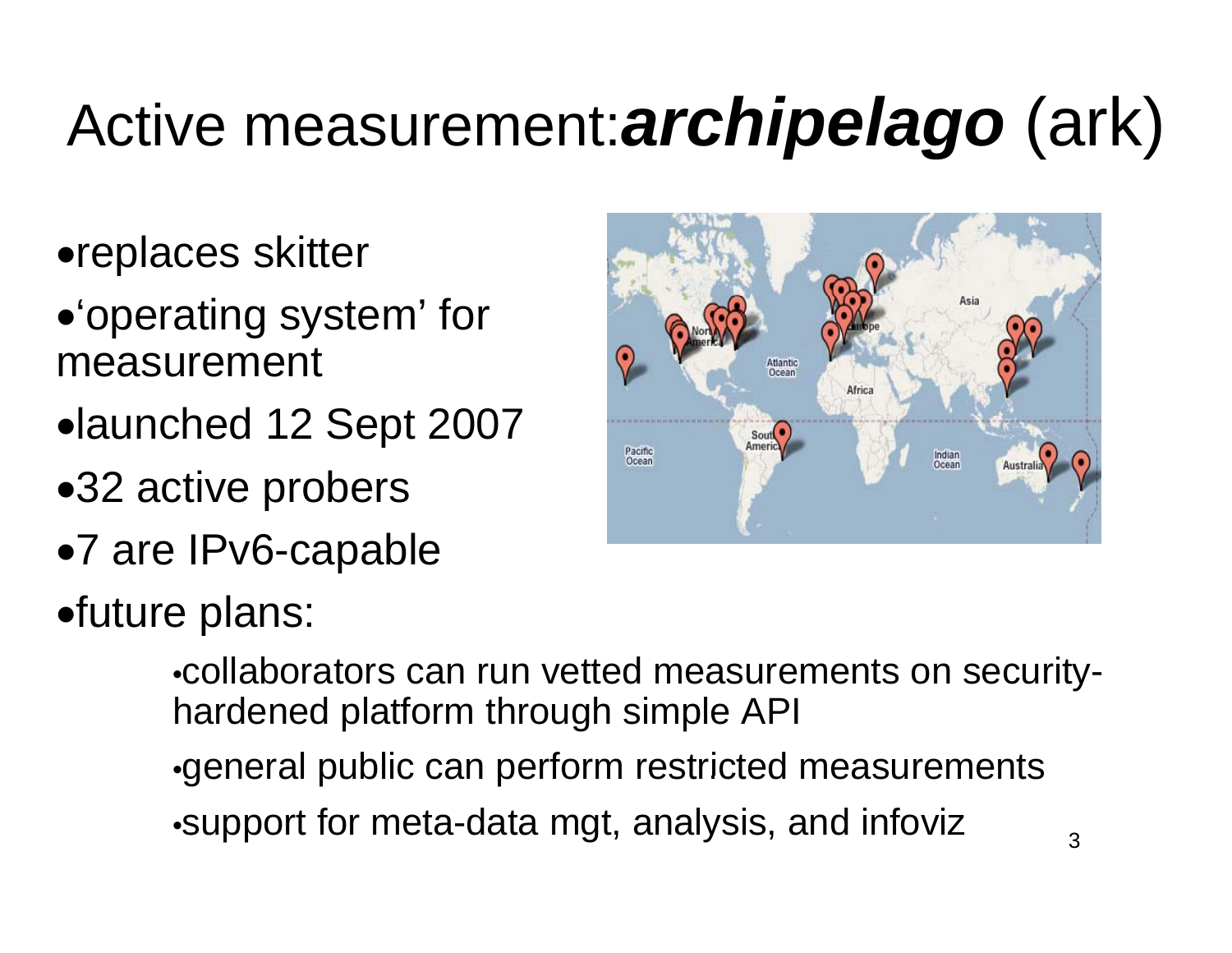## Current experiments on Ark

- Ongoing IPv4 topology probing
- $\bullet\,$  Beginning IPv6 topology probing – started in December 2008
- IP-to-router mapping
	- –implementing improvements
- Spoofer (in collaboration with MIT)
	- –general public is involved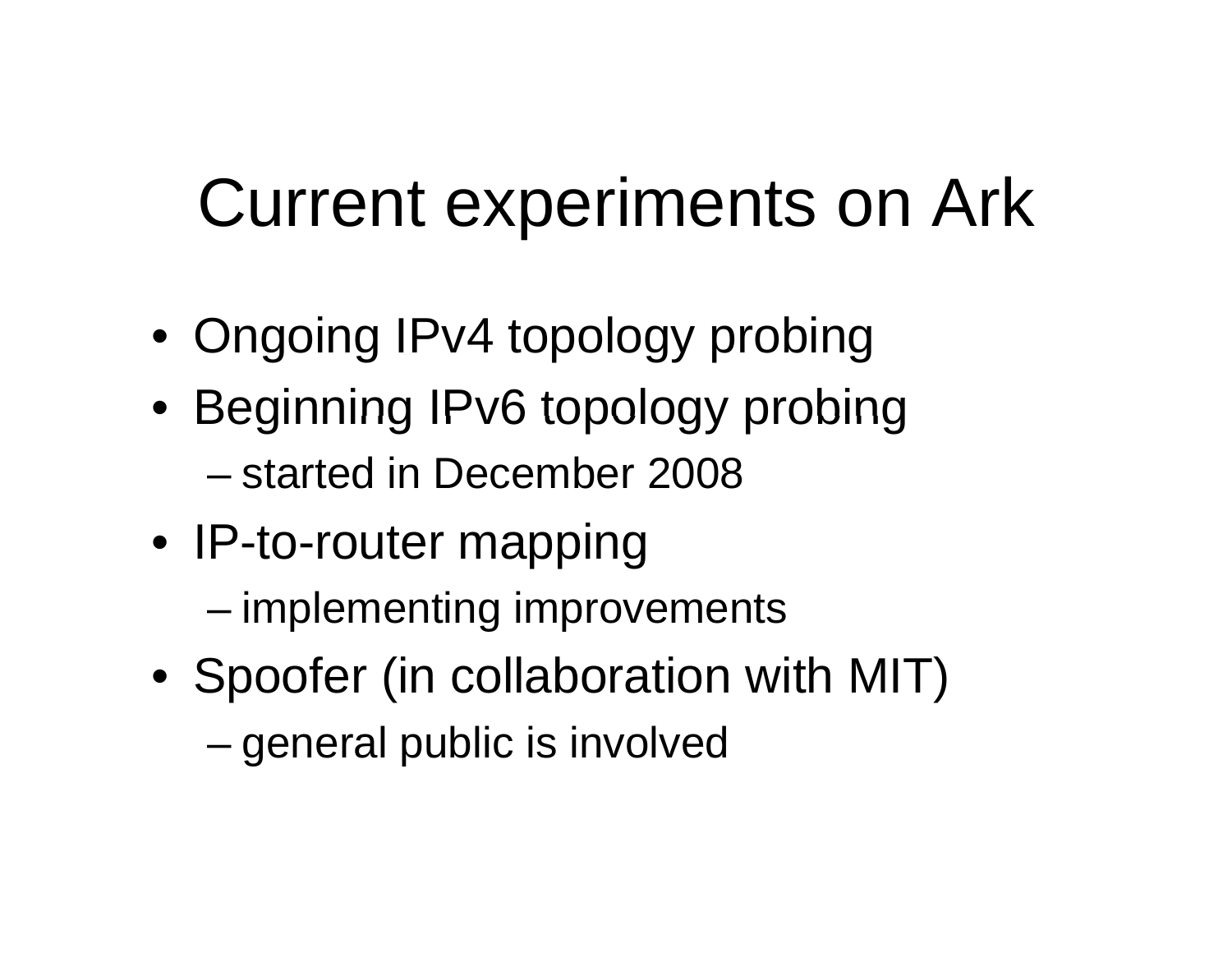# Internet topology mapping with ark

- Supported by DHS Science & Technology directorate
- Integrate 6 strategic measurement & analysis capabilities for DHS 'situational awareness' needs:
	- •• new architecture for continuous topology measurements
	- IP alias resolution techniques
	- •• dual router- and AS-level graphs
	- •• AS taxonomy and relationships
	- •• geolocation of IP resources
	- $\bullet~$  graph visualization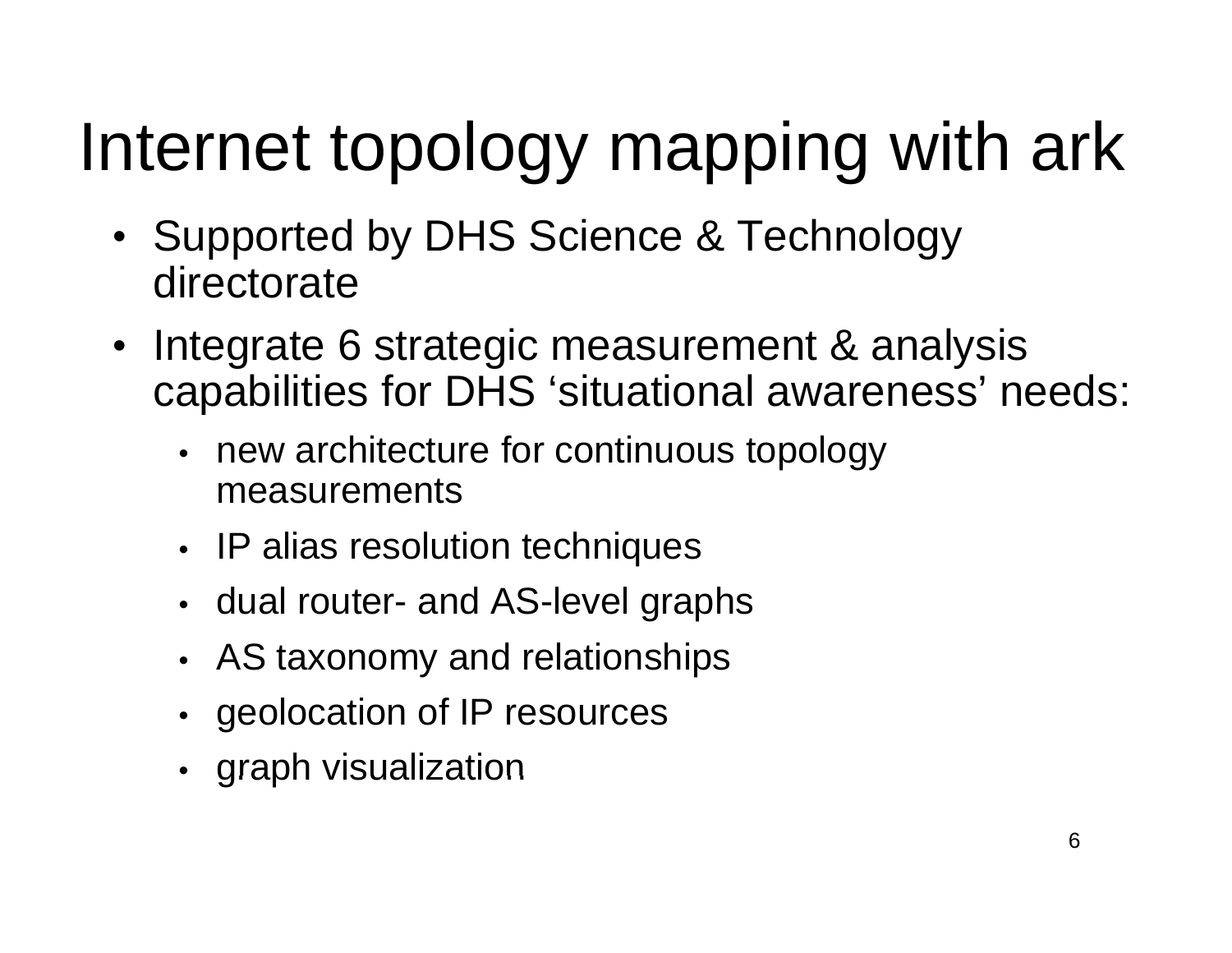# Internet topology mapping with ark

- Milestones achieved:
	- Ongoing IPv4 topology measurements
	- – Techniques for alias resolution
		- Iffinder, kapar
	- Router level graph
- Next steps
	- Dual route r AS level graph
	- Improved alias resolution
		- RadarGun
	- Automated data analysis and graph construction

Goal: regular publicly available graph updates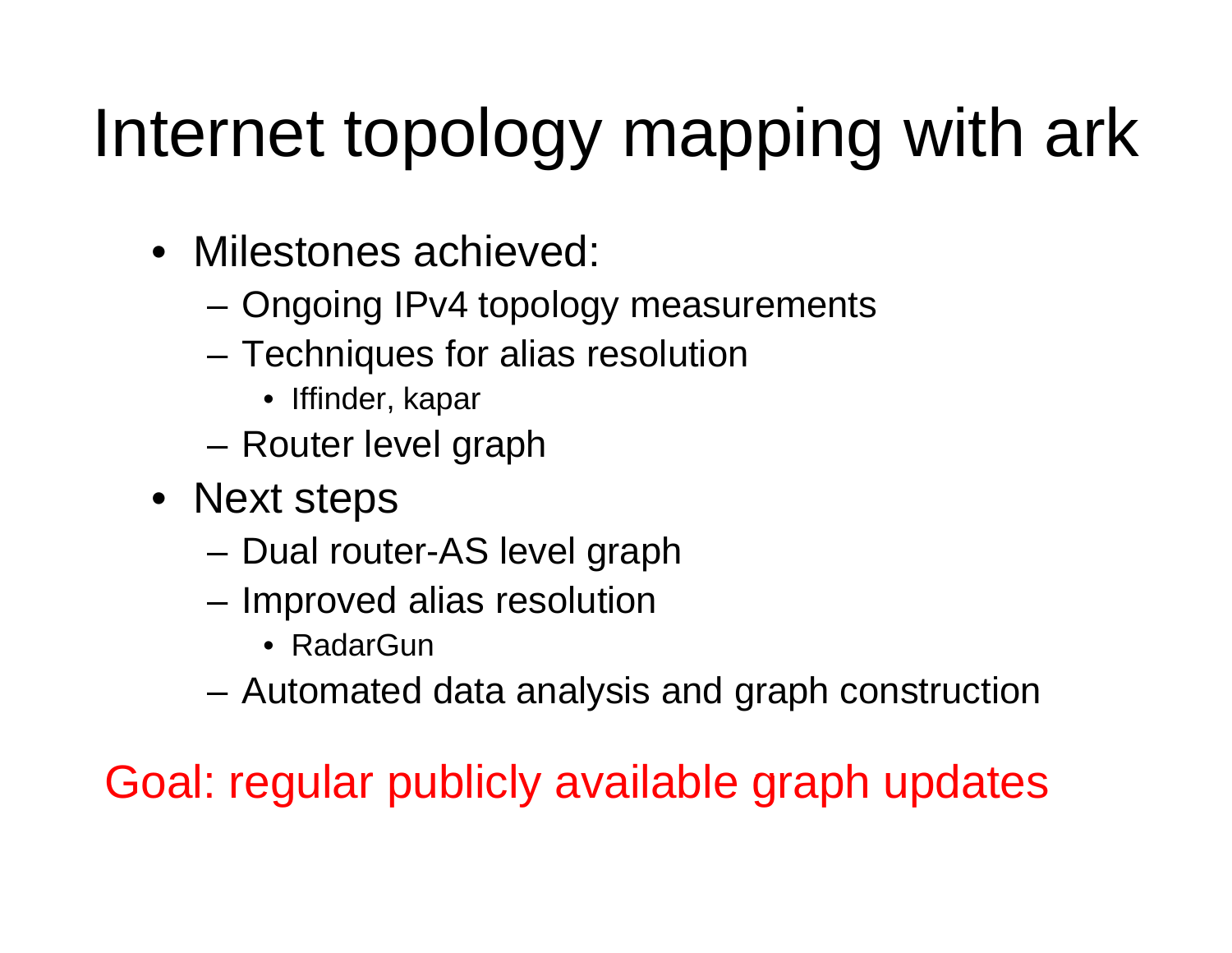# Internet topology mapping with ark

• To be continued…

– Brad's presentation

- Papers in preparation:
	- Alias Resolution techniques and results
	- –Ark probing tools and methods
	- –spoofer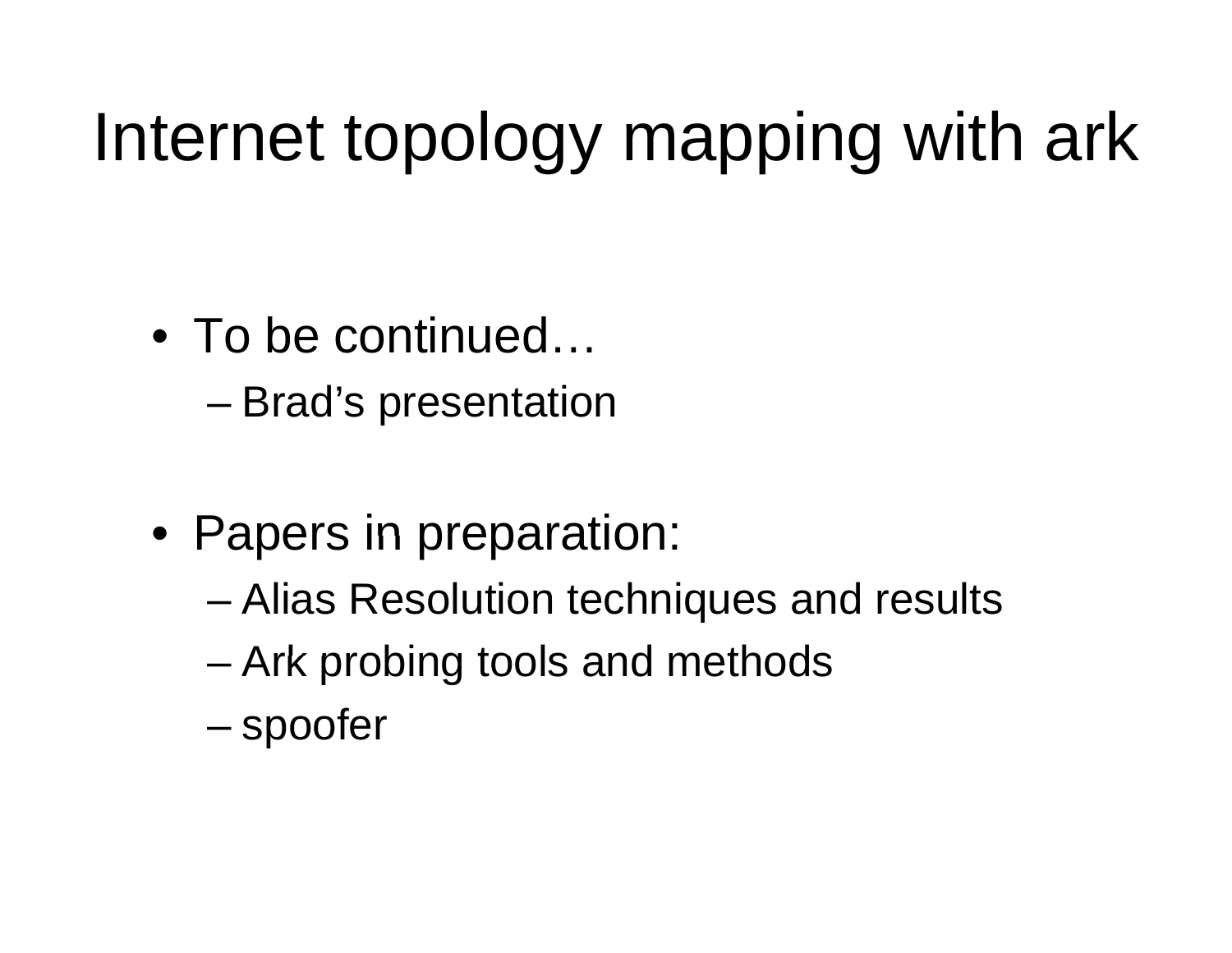## New approach to routing

• The ultimate problem with routing scalability is the *updates*

*can we route without updates?*

- Structure of observed complex networks (strong clustering, specific power laws) maximizes their navigability
- Mathematical approach: *hidden metric space* underlying the observed network toplogy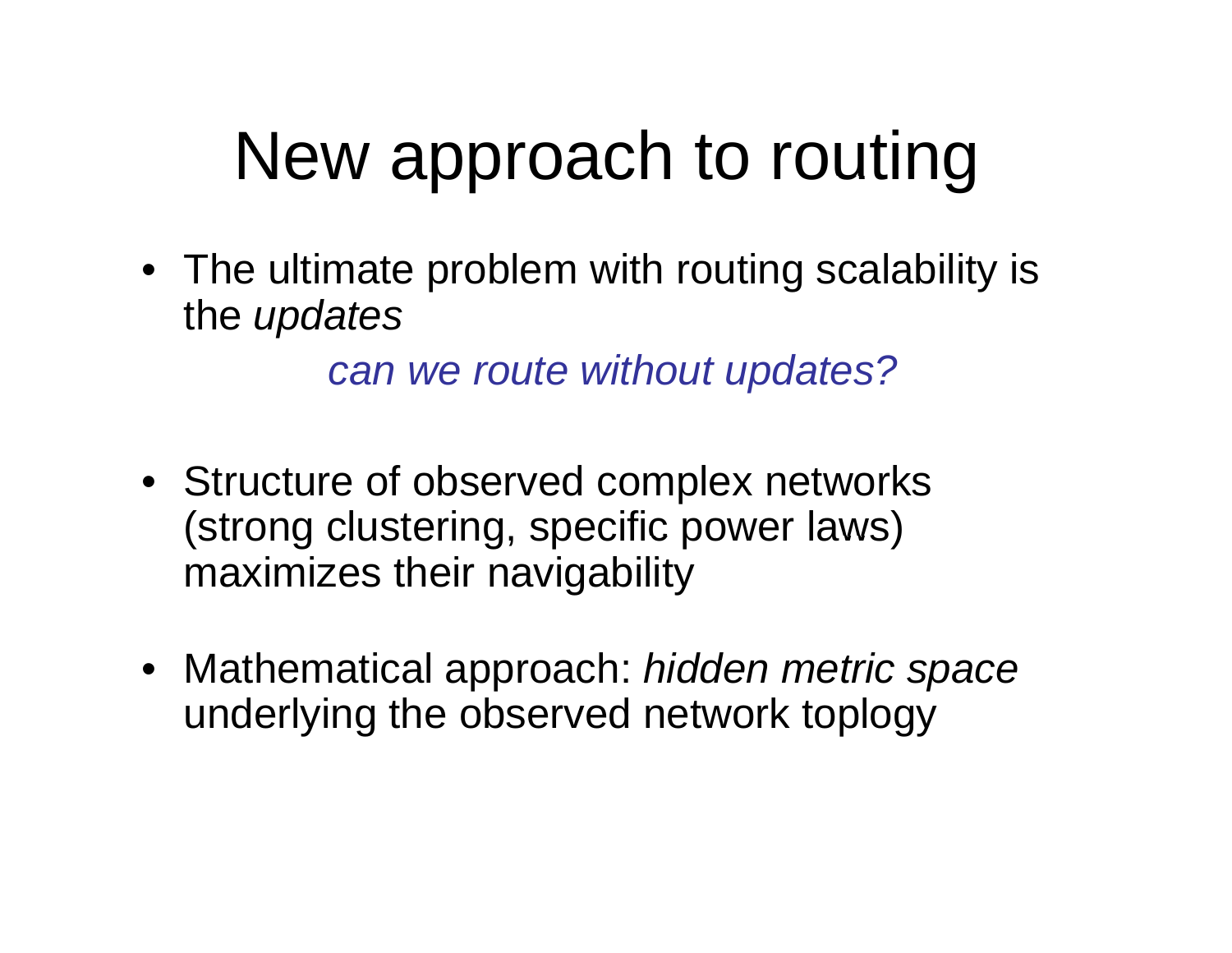#### Hidden Metric S paces

QuickTime™ and adecompressor are needed to see this picture.

- •Triangle inequality explains strong clustering
- Guides greedy routing process
- Negative curvature hyperbolic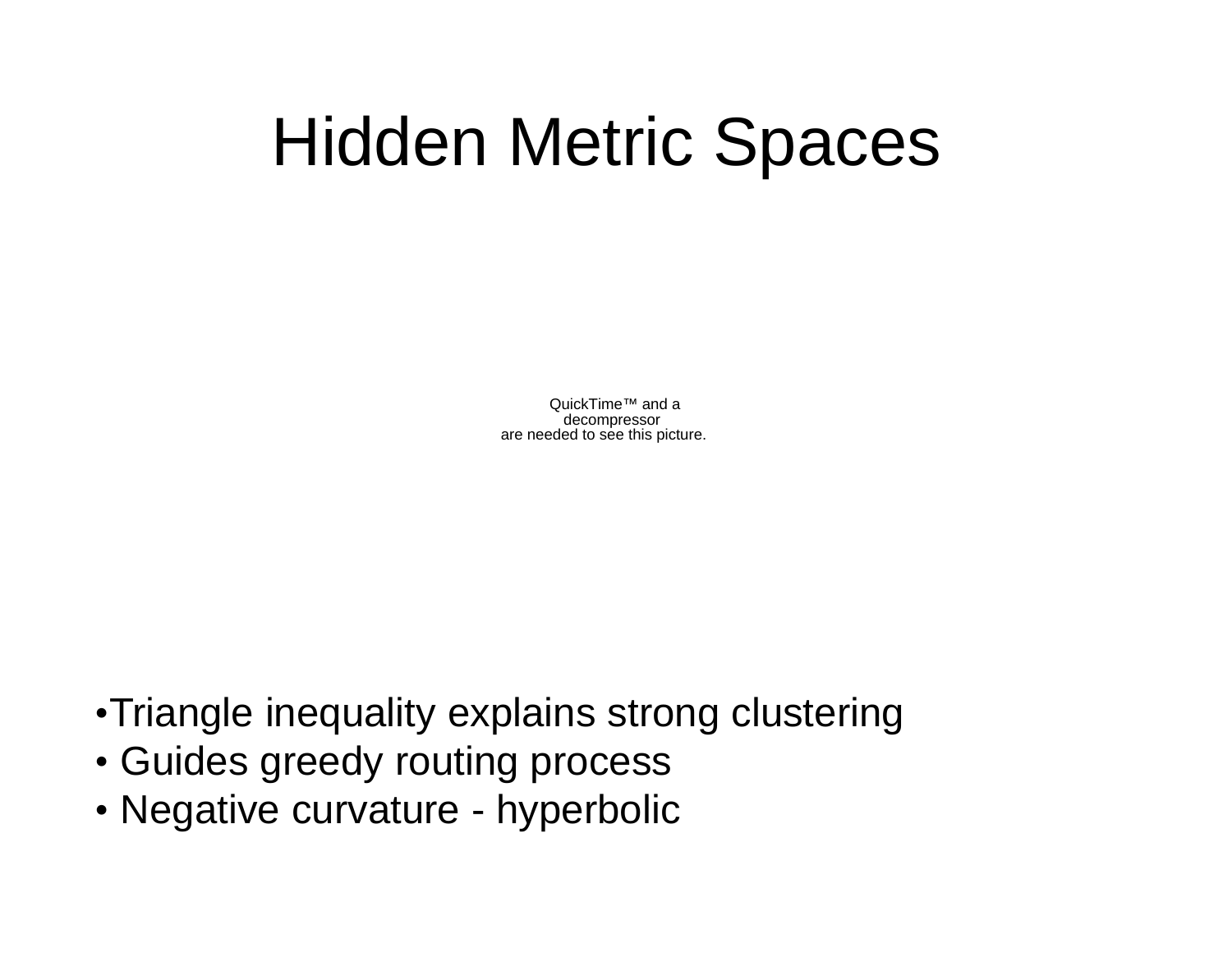# Hidden Metric Spaces

- PI Dima Krioukov
	- Work in progress
- Broad impact for other disciplines
	- –Social, biological, neural networks
- Publications:
	- Self-similarity of complex networks and hidden metric spaces, *Phys.Rev.Let*., Apr 2008
	- Navigability of complex networks, *Nature Physics*, Jan 2009
	- $\bullet$  Navigating ultrasmall worlds in ultrashort time, *Phys.Rev.Let*., Feb 2009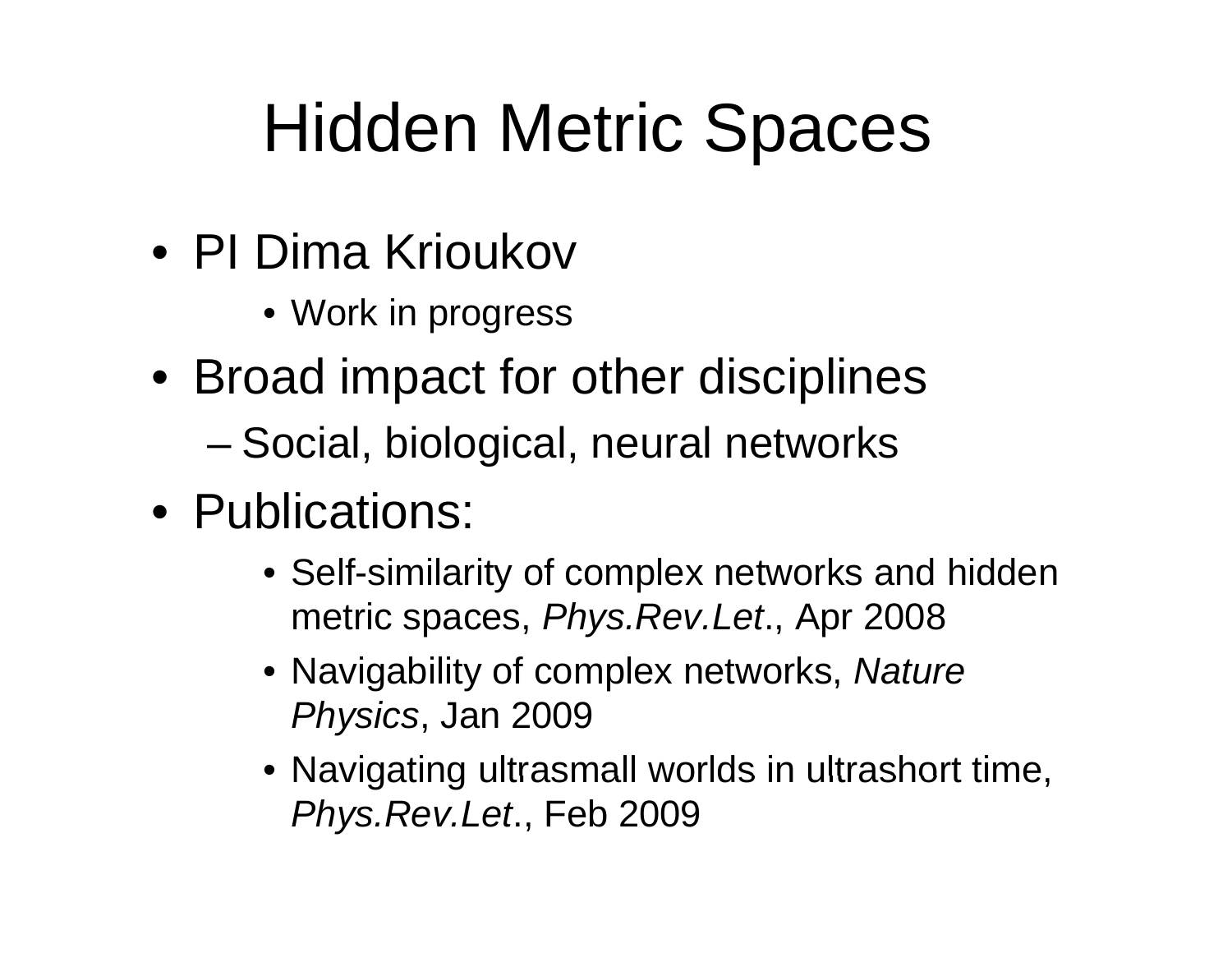#### Passive measurements

- $\bullet\,$  Historically, one of the CAIDA main interests
- Severely hindered by the lack of coherent privacy policies
- Traffic monitor at Equinix data center in Chicago connected to an OC192 backbone link
	- Monthly traces, 1 hour long
	- Will change to quarterly traces
- Traffic monitor at Equinix data center in San Jose
	- –Not fully operational yet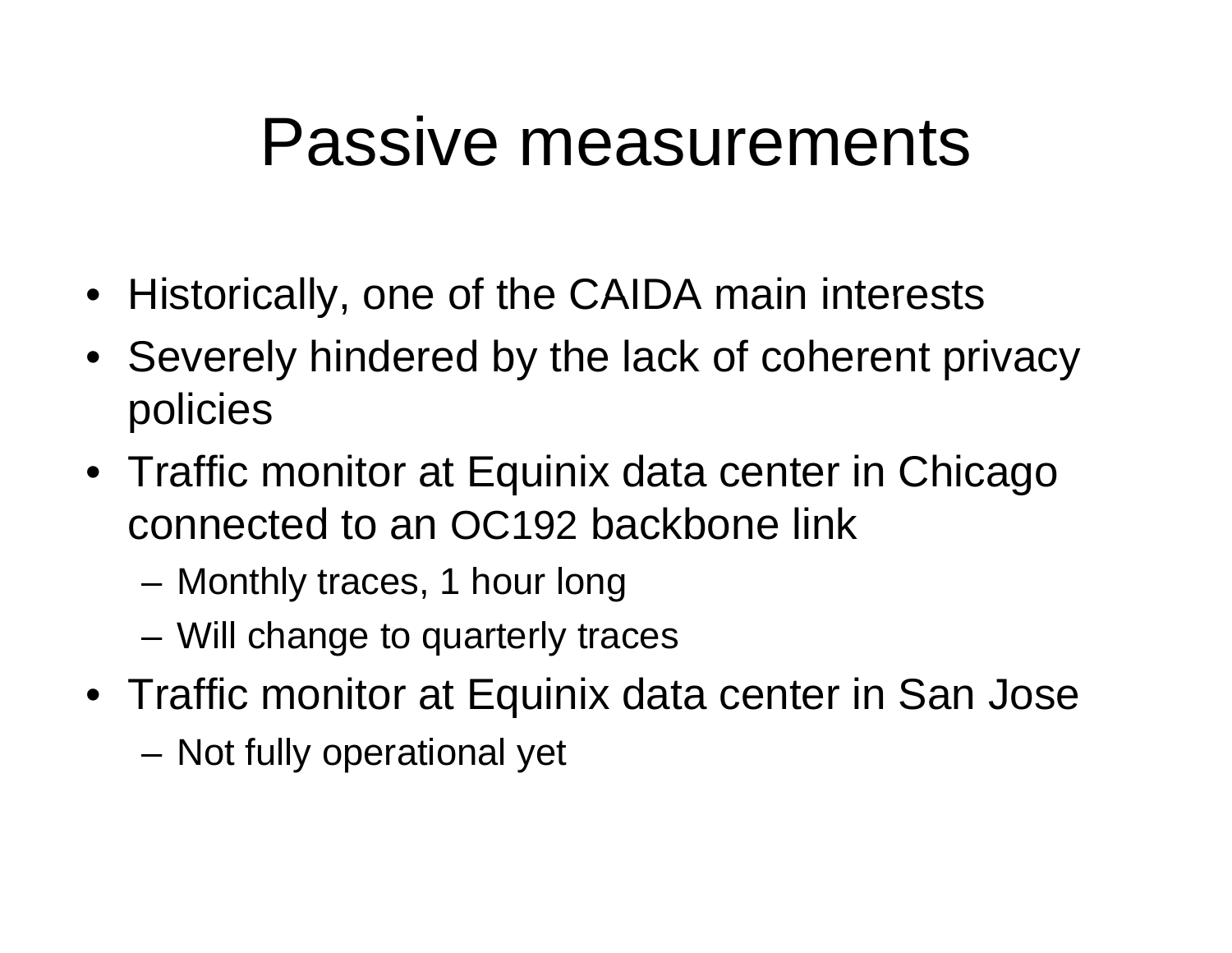#### Coral Reef: software for traffic analysis

- collects and analyze data from passive Internet traffic monitors, in real time or from trace files.
- programming APIs for C, Perl; applications for capture, analysis, and web report generation.
- CAIDA developers maintain with help from Internet measurement community.

*http://www.caida.org/tools/measurement/coralreef/*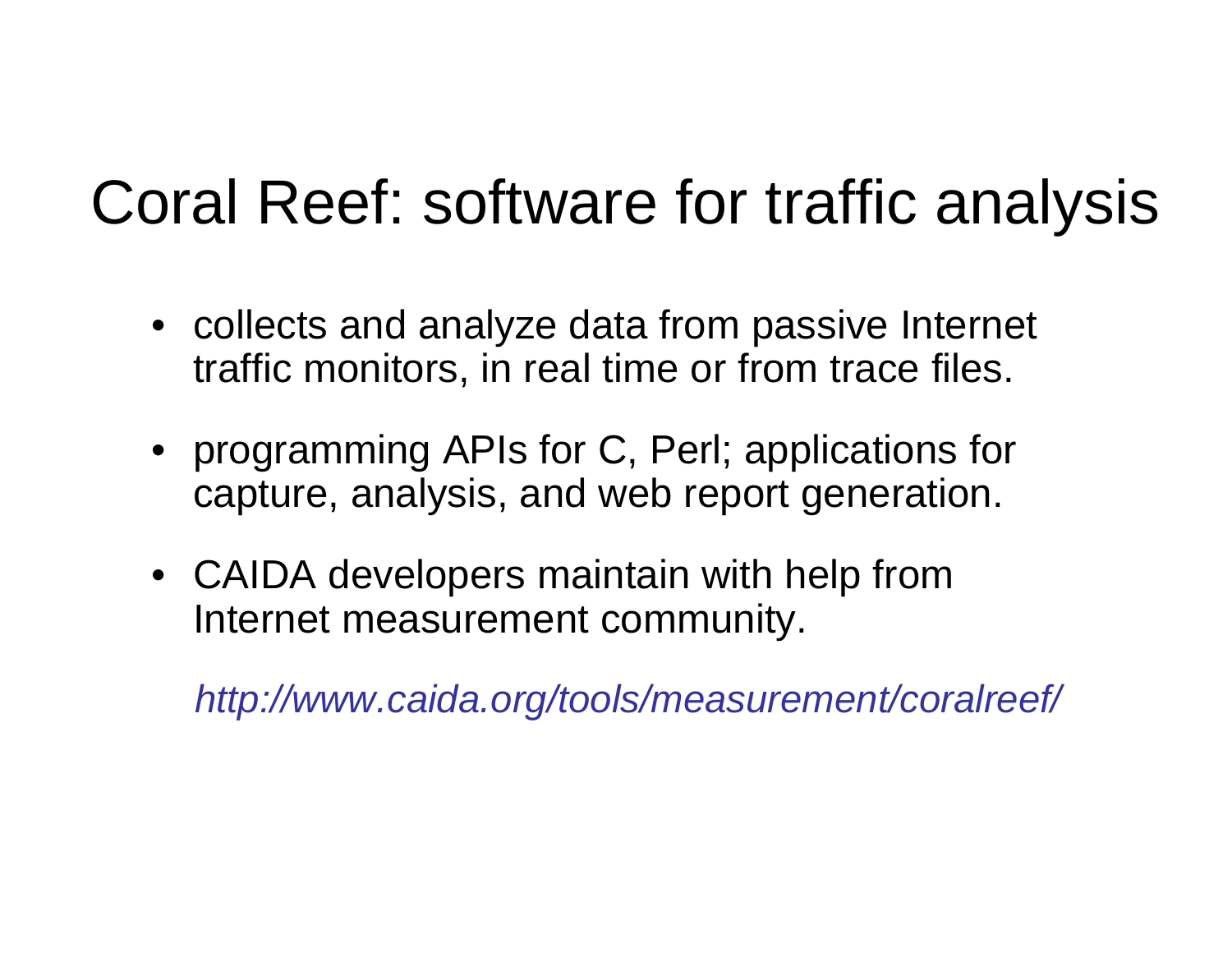## UCSD Network telescope

- Planned to turn it off
- Conficker happened!
	- –Also known as Downadup, Conflicker, Kido.
	- –– Monitoring Conficker's TCP scanning behavior
		- searching for victim machines to exploit
	- Observed Conficker A and .B versions
	- www.caida.org/research/security/ms08-067/conficker.xml
- •• April 1st - ?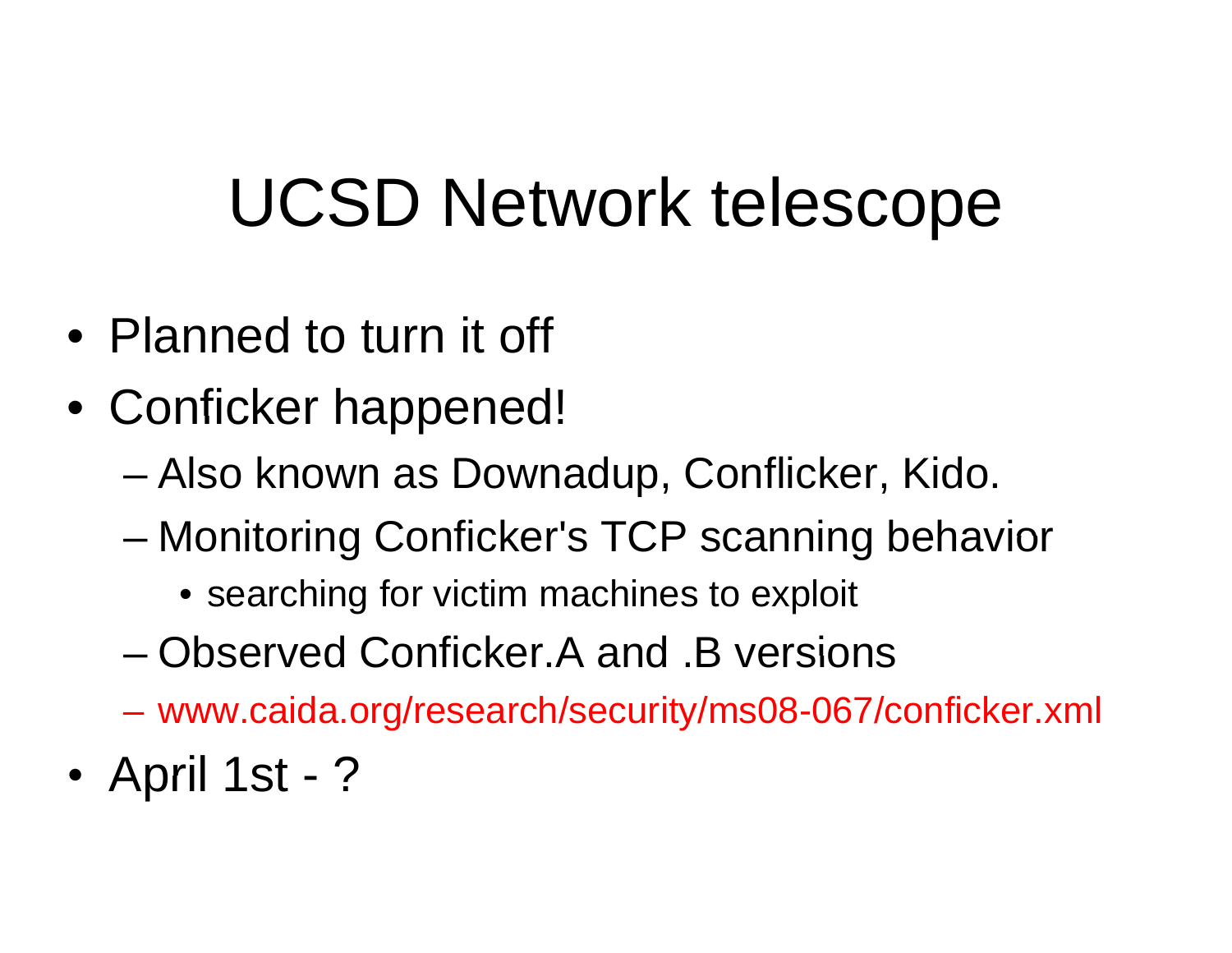# Data sharing and Policy

- DatCat Internet Measurement Data Catalog – unfunded, volunteer efforts
- PREDICT funded by DHS
	- –Data Provider, Data Host, Advisory role
- kc's Blo g
	- http://blog.caida.org/best\_available\_data/
- IRB-- Institutional Review Board
	- –Required for human objects research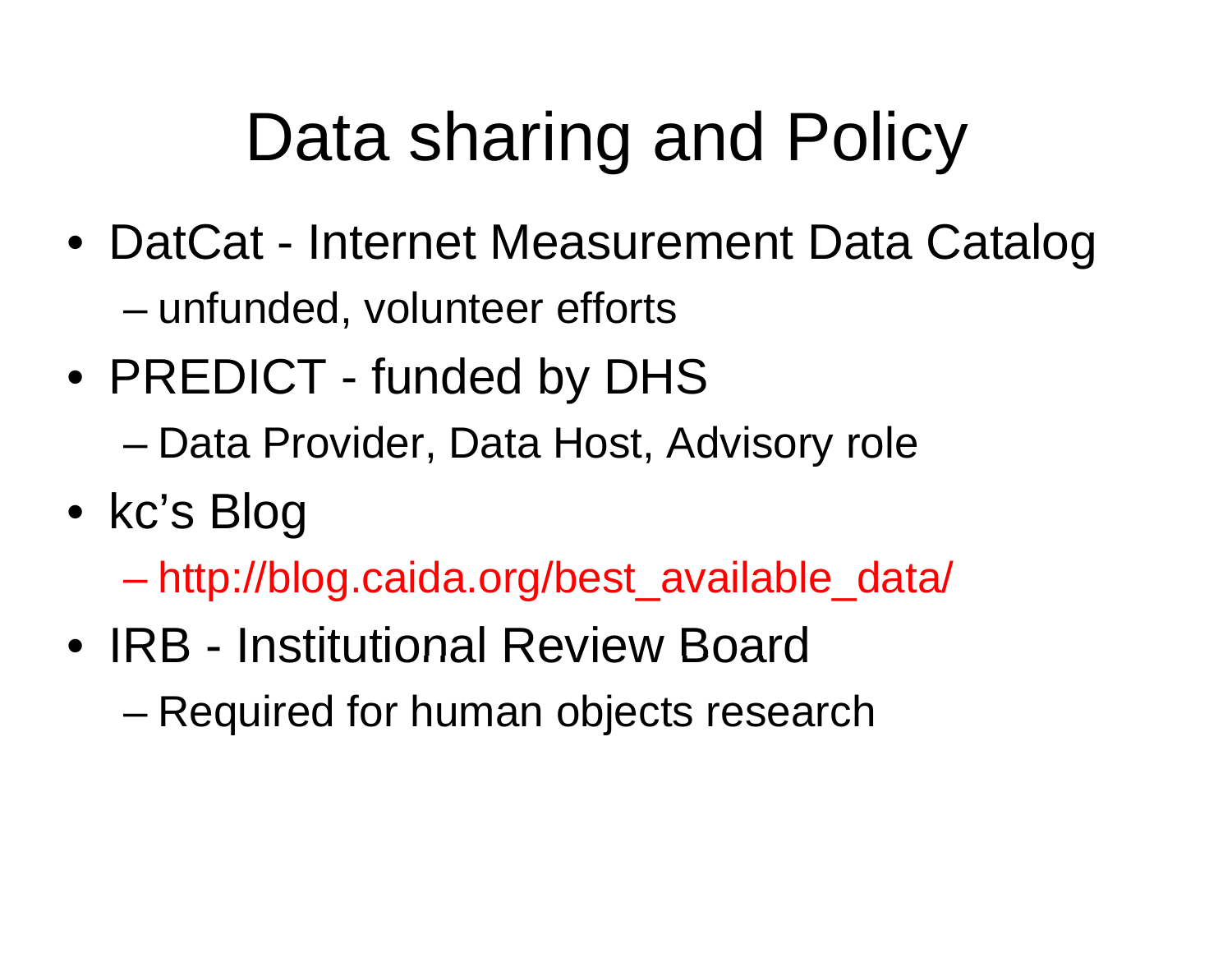# DNS research

- Running out of funding in 2009
- Main focus:
	- DITL measurements
	- –Data analysis
	- Simulations
- DITL 2009: March 31- April 1
	- $-$  A, C, E, F, H, K, L, M root servers are participating
- Measurements for new gTLDs impact?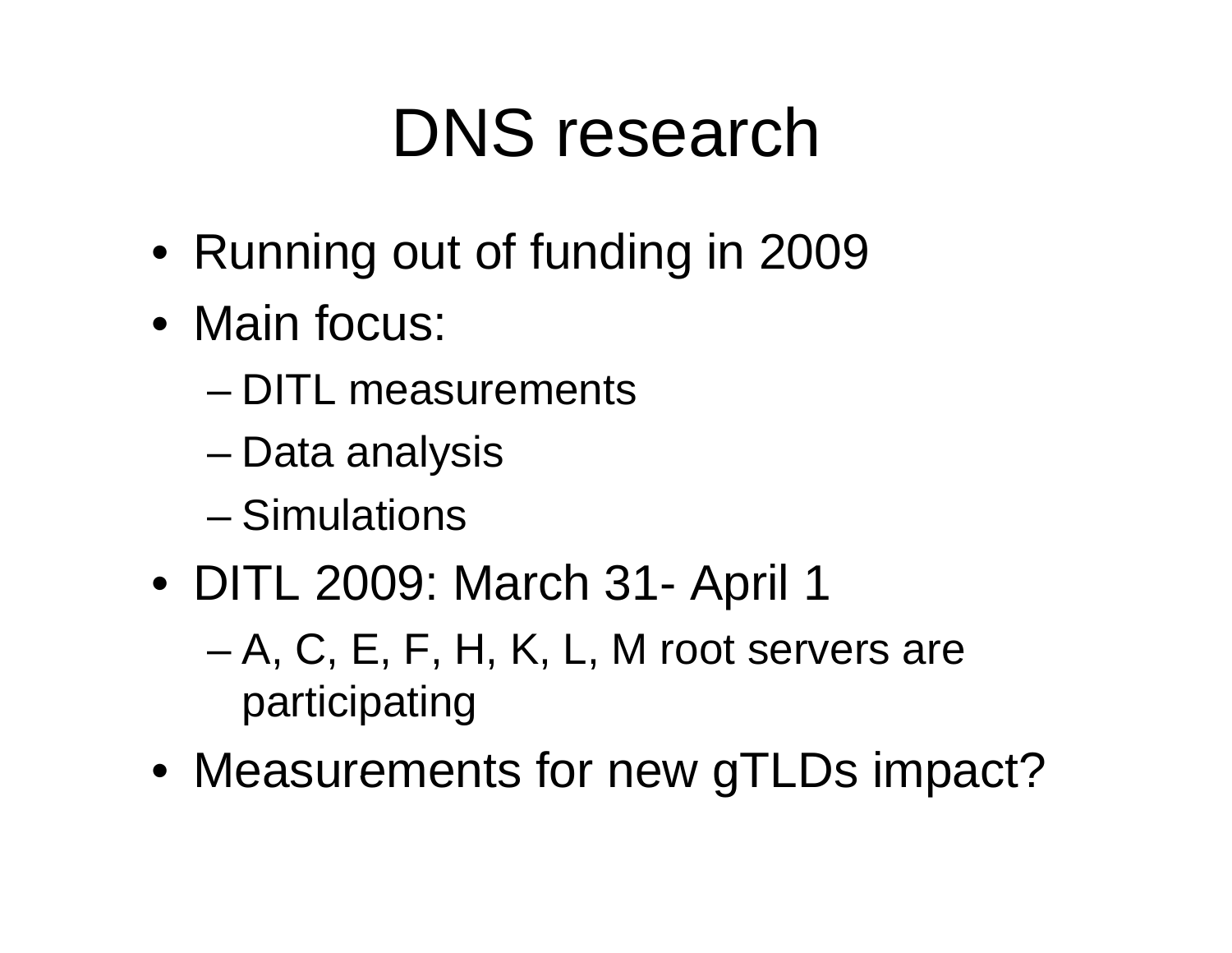#### DNS Measurements

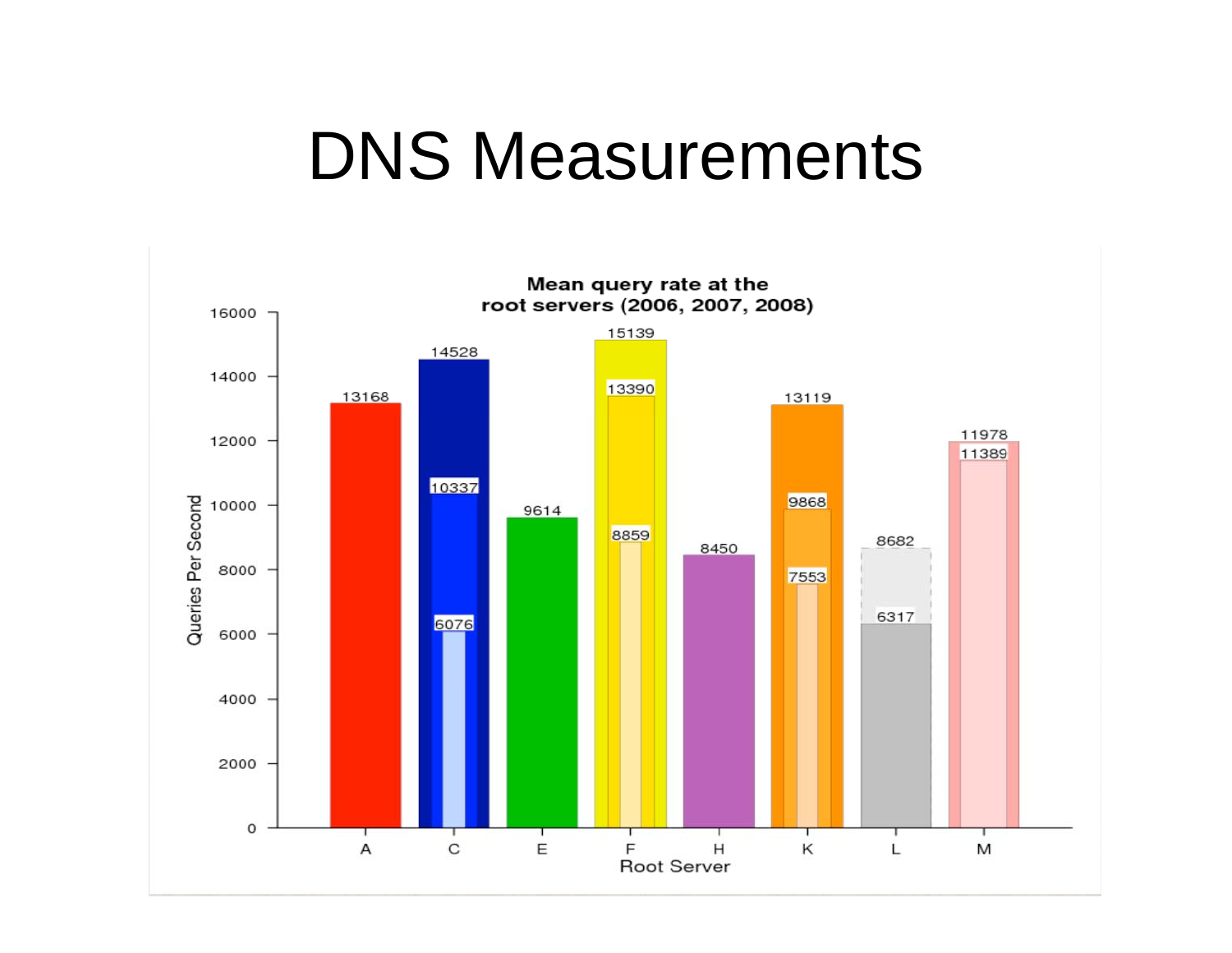### Public outreach

- Education
	- Students, interns, postdocs
	- Teaching at UCSD
- Worksho p s
	- Active Internet Measurements (AIMS) in support of Internet science and policy, Feb 09
- Publications and presentations
- Blo g